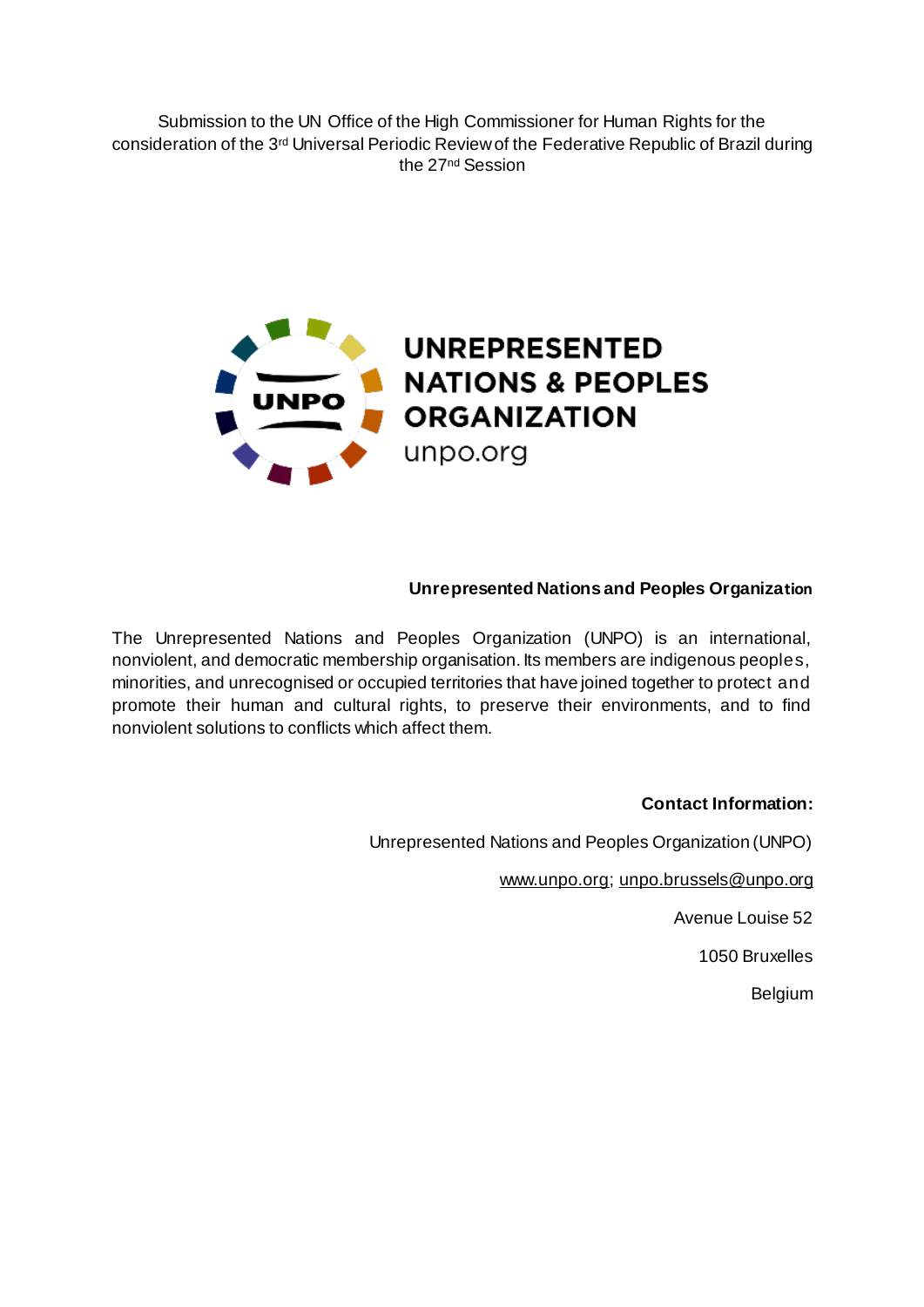# **Table of Contents**

|      | <b>Introduction</b>                               | 3 |
|------|---------------------------------------------------|---|
| Ш.   | <b>Indigenous Human Rights Issues</b>             | 3 |
| a.   | Violations of indigenous territorial rights       | 4 |
| b.   | Violence against indigenous peoples               | 5 |
| C.   | Lack of consultation and political representation | 6 |
| III. | <b>Recommendations</b>                            | 8 |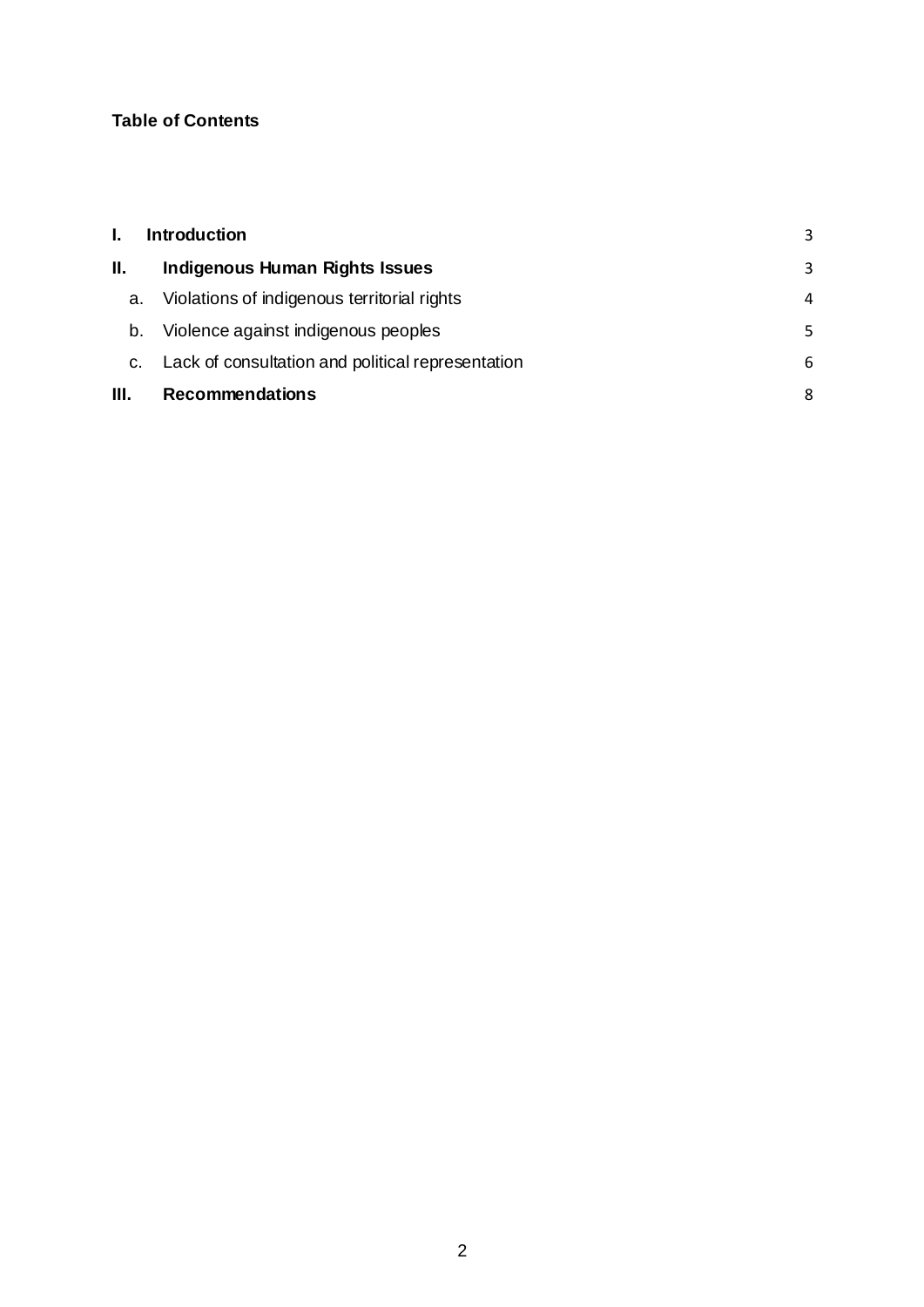*Keywords: indigenous peoples; territorial rights; free, prior and informed consent; state omission; misuse of power; violence.*

# **I. Introduction**

1. This report, submitted by the Unrepresented Nations and Peoples Organization (UNPO) on the occasion of the  $27<sup>th</sup>$  session of the Universal Periodic Review, during which the Federative Republic of Brazil is under consideration, draws attention to human rights violations occurring in the country that affect its indigenous peoples. The report will open with a brief introduction to the indigenous peoples of Brazil. Then, it will outline three kinds of human rights violations suffered by indigenous peoples in Brazil – namely violations of territorial rights, violence towards indigenous people, and lack of consultation and representation – taking as primary legal frameworks the International Labour Organization Convention 169 (ILO 169), the United Nations Declaration on the Rights of Indigenous Peoples (UNDRIP), and the 1988 Constitution of the Federative Republic of Brazil. Third, it will present a series of recommendations aimed to facilitate constructive discussions during the 27th Session of the UPR in Geneva.

# **Indigenous people in Brazil**

2. Brazil is home today to 817.963 indigenous inhabitants – belonging to some 305 different indigenous peoples – which make up around 0,5 % of the country's total population. Close to 40 % of Brazil's indigenous population reside in the northern region.<sup>1</sup> In many states, indigenous leaders have formed regional councils in which they cooperate to raise awareness of the indigenous cause and pressure relevant authorities. On a national level, these organizations work together and are supported by the *Conselho Indigenista Missionário* (Indigenist Missionary Council – CIMI) and other institutions committed to the struggle for the recognition and implementation of indigenous rights.

### **II. Indigenous Human Rights Issues**

- 3. Since the colonization by European explorers in the sixteenth century, indigenous peoples throughout the Americas have faced genocide, slavery, oppression and assimilation. Between the year 1500 and the year 2000, the number of indigenous languages spoken in what today is Brazil shrank from 1.078 to around 1702. Indigenous peoples were forced out of their lands, enslaved, often murdered, their histories and cultures denied and erased.<sup>3</sup> After Brazil's independence in 1822, the country's official attitude towards its indigenous people shifted from outright hostility to an assimilationist and paternalist ideology that, throughout most of the nineteenth and twentieth century, remained dominant in legislation and institutions.<sup>4</sup>
- 4. It is only with Brazil's 1988 new democratic constitution that indigenous peoples first succeeded to take part in the negotiation of their rights.<sup>5</sup> These negotiations resulted in a constitution that "explicitly recognized the rights of indigenous peoples to maintain their cultural traditions", and acknowledged the vital importance of ancestral territories to the physical and cultural well-being of indigenous peoples.6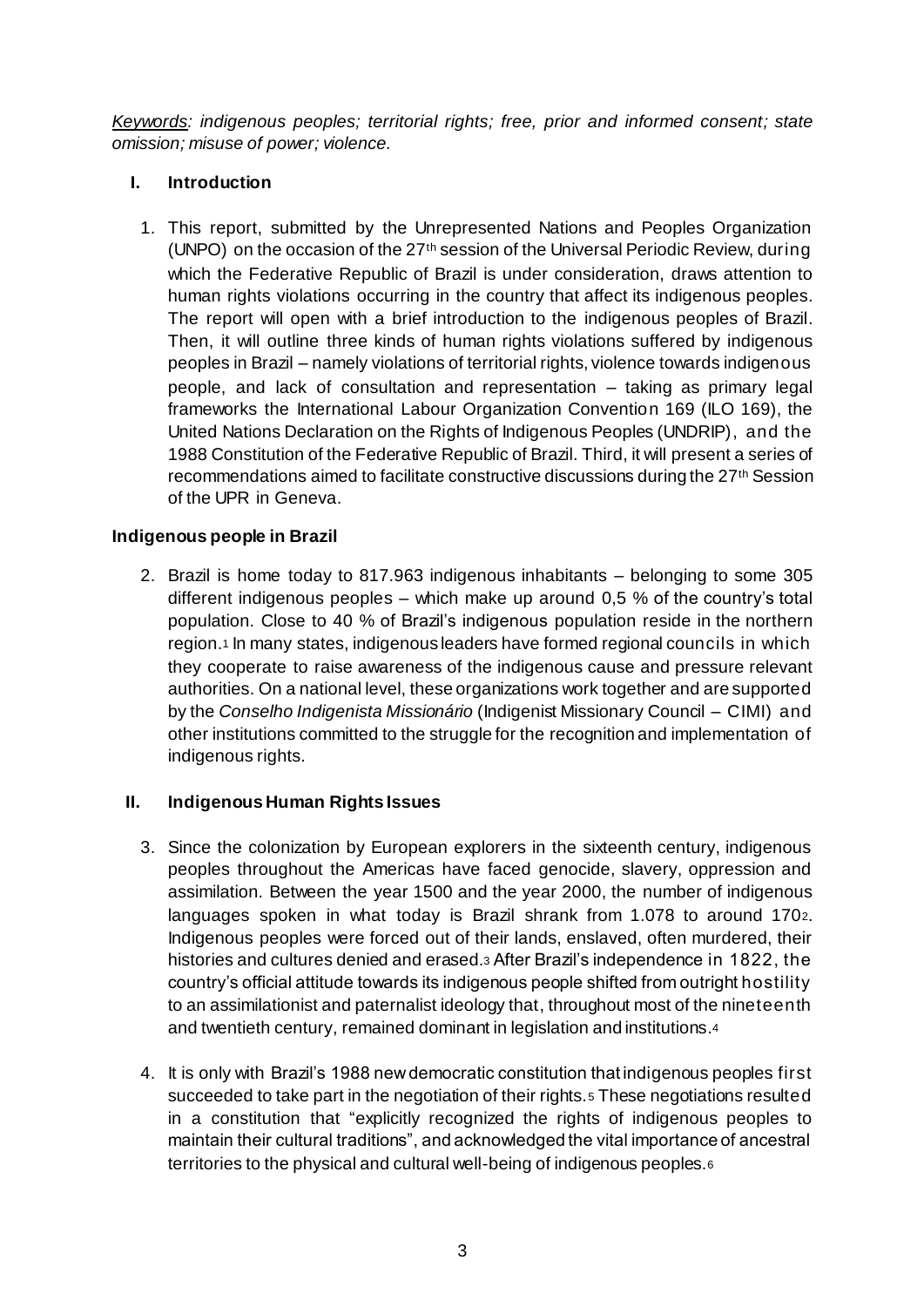- 5. Over the course of the last three decades, a number of treaties and conventions that grant rights and protection to Brazil's indigenous peoples have come into force on both the national and the international level. The ILO 169 was signed by Brazil in 2002, and the UNDRIP adopted in 2007. These and other international treaties – such as the International Covenant on Civil and Political Rights (ratified n 1992) – constituted important steps forward, at least on paper. It has become clear, however, that the establishment and ratification of treaties and rights does not equate their adequate implementation. This report presents evidence of Brasília's persistent lack of effort and commitment to comply with its obligations.
- 6. The sections below will briefly elaborate on violations of indigenous rights to land, physical security, and consultation and representation – that happened in Brazil since 2012. The main sources for this report are two 2014 reports published by CIMI – *Violence Against Indigenous People* (henceforth referred to as the first CIMI report) and *Empreendimentos que Impactam Terras Indígenas* (Undertakings that Impact Indigenous Lands – henceforth referred to as the second CIMI report) – and news reports by CIMI and the *Instituto Socioambiental* (Social-Environmental Institute – ISA), in addition to reports by other NGOs and news agencies and to UNPO's direct experience.

#### **a. Violations of indigenous territorial rights**

- 7. Article 14 and 15 of the ILO 169 convention guarantee to indigenous peoples the rights to the territories they traditionally occupy and use, and to the natural resources on these territories.<sup>7</sup> The implementation of effective institutions to demarcate and consolidate these territories is specifically guaranteed in article 14.1, and article 7.4 guarantees the government's commitment to protect the environment in these territories. In concordance with these commitments, the Brazilian Constitution guarantees the demarcation and protection of indigenous territories in article 231. <sup>8</sup> Article 8.2.(b) of the UNDRIP further stipulates that "States shall provide effective mechanisms for prevention of, and redress for any action which has the aim or effect of dispossessing them of their lands, territories or resources."<sup>9</sup>
- 8. Brazil has received criticism on the failing implementation of the above principles on various occasions. Amnesty International reiterated its concern over the slow progress in the demarcation of indigenous territories in its annual report for 2015/2016.<sup>10</sup> During the second cycle of the Universal Periodic Review of Brazil, both Poland and Norway recommended Brazil to pay attention to indigenous land rights (recommendations 119.168 and 119.164). Norway made explicit mention of the case of the Guaraní Kaiowá people in Mato Grosso do Sul (recommendation 119.165), which will receive further mention in the following section.
- 9. The first CIMI report counts 118 cases of omitted and delayed regulation of land rights, and 19 cases of conflict over territorial rights, often involving legislative, judiciary and executive branches of local or regional governments blocking or annulling the demarcation and ratification of indigenous territories. <sup>11</sup> An important recent development is that the directors of the *Fundação Nacional do Índio* (National Indian Foundation – FUNAI) – charged by the government with the demarcation of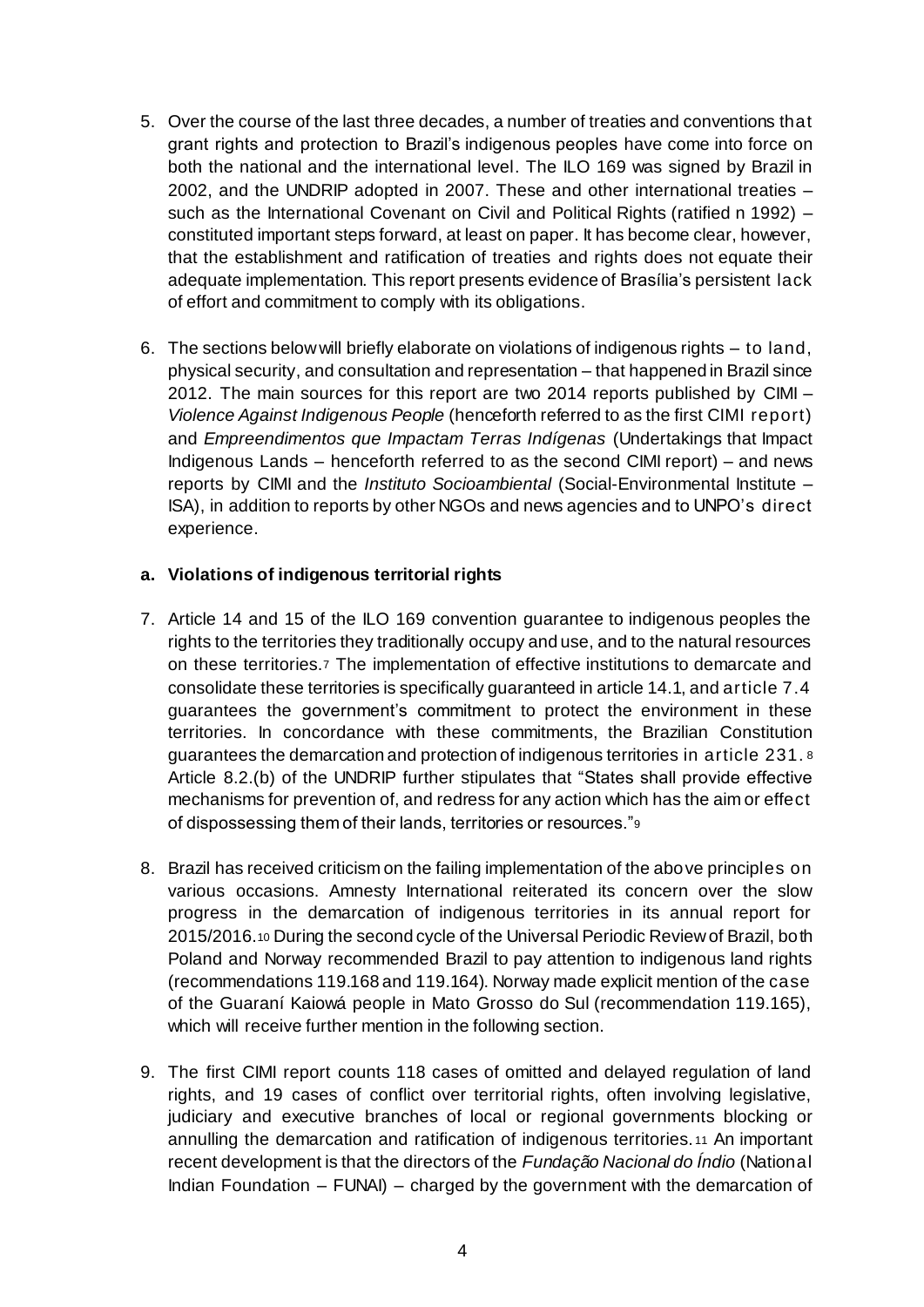indigenous territories – have been called to justice by the *Ministério Público Federal*  (Public Federal Ministry – MPF) for delays in the demarcation process in August 2016.<sup>12</sup>

- 10.A lack of adequate and timely demarcation and protection of indigenous lands is mentioned by various NGOs as the cause of conflicts between indigenous communities and loggers, farmers and miners.<sup>13</sup> It was also brought up as the main cause of concern by indigenous leaders from the state of Maranhão during a UNPOorganized roundtable in Brasília in November 2014.<sup>14</sup>
- 11. 83 cases of occupation of indigenous lands have been reported by CIMI in their first report, usually combined with the illegal extraction of natural resources. <sup>15</sup> A recent example is the case of the Ka'apor indigenous territory of Alto Turiaçu, which has suffered repeated invasion since its demarcation by FUNAI in 197816. Illegal logging in Alto Turiaçu was already included in the first CIMI report, but ISA reported a new offensive in September 2016 by loggers invading the Ka'apor territory and ambushing the indigenous population. The Ka'apor are still awaiting action on the part of the governmental institutes IBAMA and FUNAI and the Federal Police. <sup>17</sup>
- 12. In addition to private actors intruding into indigenous territories, the second CIMI report counts 519 development projects in the areas of energy, infrastructure, mining, agribusiness and tourism that impact indigenous territories in some way.<sup>18</sup> According to a 2015 article in The Guardian, more than 250 hydroelectric dams are currently planned in the Amazon region alone.<sup>19</sup> Both the article and the second CIMI report mention an alarming lack of adequate environmental impact studies and safeguards.<sup>20</sup> Mr Clóvis Antônio Brighenti – member of CIMI's regional office for South Brazil – points towards the ironic circular reasoning where the delays in identification and demarcation of territories – mentioned in paragraph 9 – make it impossible for the communities in those territories to be officially considered as impacted.<sup>21</sup>
- 13. The evidence above indicates the Brazilian government is in some cases failing to protect indigenous territories from intruders, and in other cases actively involved in the intrusion and expropriation of indigenous territories in favour of big state -funded infrastructure and hydroelectricity projects. Brazil is thus failing to uphold the principles of its own constitution, as well as international treaties it ratified. It will become clear in the next section that much of the violence directed towards indigenous peoples occurs in relation to conflicts over the demarcation of indigenous territories and over intrusions into those territories.

#### **b. Violence against indigenous peoples**

14.Article 3 of the ILO Convention 169 specifies that indigenous and tribal people should enjoy their human rights and freedoms without being discriminated against, and that "[n]o form of force or coercion shall be used in violation of the human rights and fundamental freedoms of the peoples concerned".<sup>22</sup> The Convention on the Elimination of All Forms of Racial Discrimination, signed by Brazil in 1968, includes the promise of a state party to take "special and concrete measures to ensure the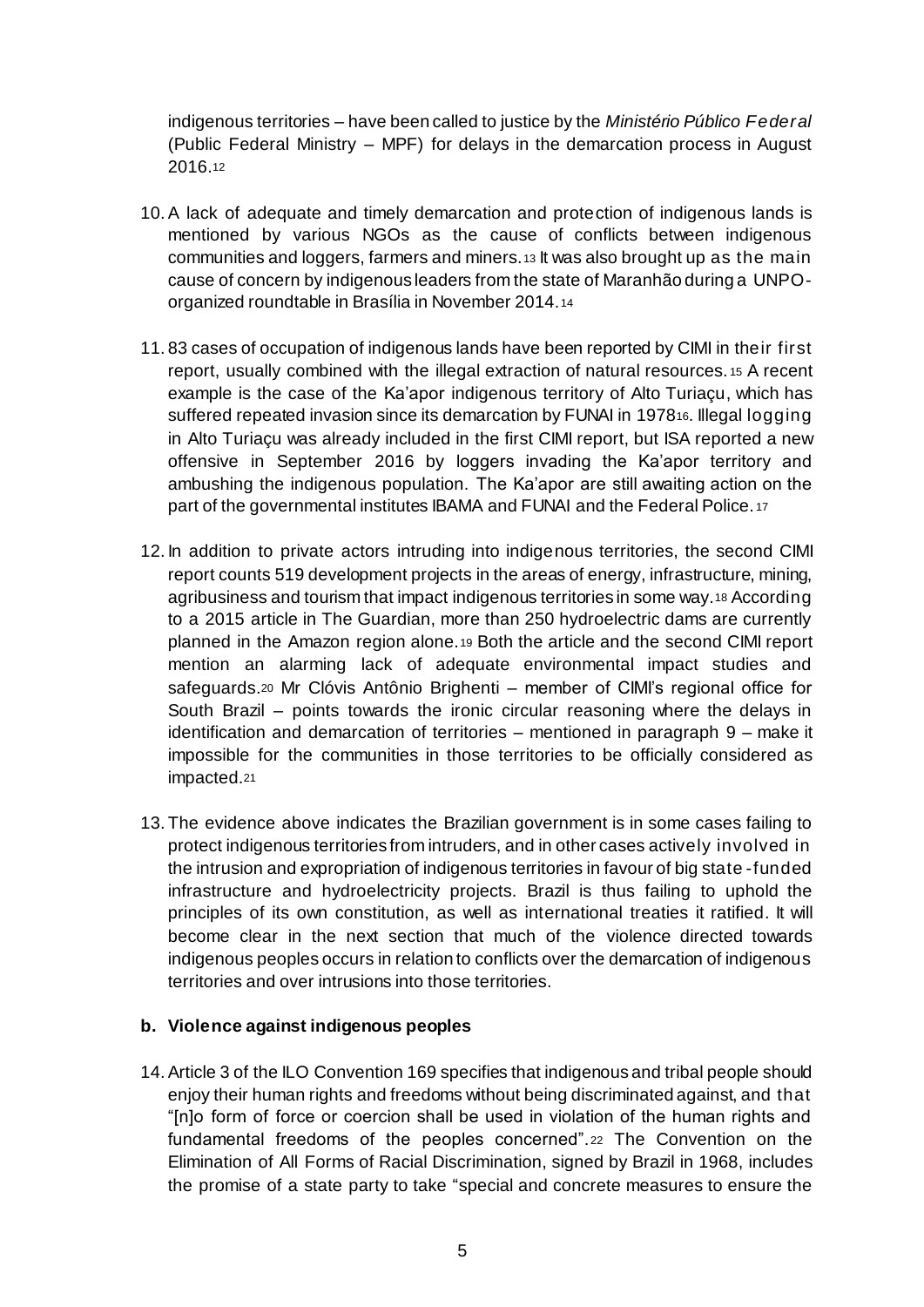adequate development and protection of certain racial groups" in article 2.2..<sup>23</sup> Commitments to protect against, and punish, racism are also made in Article 5 of the Brazilian Constitution. <sup>24</sup> During the second UPR cycle, Switzerland recommended Brazil to ensure the protection of leaders of indigenous communities fighting for their rights (recommendation 119.82), a recommendation supported by Brazil.

- 15. The above paragraph amounts to a promise not to commit violence or discrimination towards people, and to protect people against violence by third parties. The 2014 CIMI report *Violence against indigenous peoples in Brazil*, however, gathers extensive information about violent incidents that took place throughout that year. The report counts 154 cases of physical violence, including murder, attempted murder, manslaughter, injuries and sexual violence, with 456 victims. <sup>25</sup> It further reports 56 cases of violent threats and 14 cases of misuse of authority by civil or military police.26
- 16.Additionally, although no comprehensive report has been released yet on those years, both CIMI and ISA have reported on various cases of violence and other crimes committed against indigenous peoples throughout 2015 and 2016. An alarming example is the conflict between the Guaraní and land-owners in Mato Grosso do Sul, the state with the highest incidence of anti-indigenous violence.<sup>27</sup> Continued violent attacks on the resident tribes of the indigenous territory of Dourados-Amambaipegua I in the south of Mato Grosso do Sul in June 2016 have been covered by ISA<sup>28</sup> as well as BBC Brazil.<sup>29</sup>
- 17.Government officials implicated in violence towards indigenous peoples, or the omission of their protection, are rarely held accountable for their actions and inactions. In June 2016, a parliamentary commission investigating violence towards indigenous peoples in Mato Grosso do Sul voted in majority in favour a report exempting the executive branch of government of any responsibility. An alternative report asserting clear omission of the State was discarded.<sup>30</sup> In 2015, Mr João Quartiero, a rice-farmer who led a guerrilla-type resistance against the demarcation of the indigenous territory of Raposa Serra do Sol in the north of Roraima in 2008<sup>31</sup> – and was briefly imprisoned in 2009 on charges of gang formation and attacks on indigenous villages<sup>32</sup> – was allowed to run for office, and elected vice-governor of Roraima. Both examples indicate low accountability due to a political power balance in favour of an anti-indigenous bloc.
- 18. The evidence presented by CIMI and other organizations shows violence against indigenous peoples committed by individuals and groups who consider them to stand in the way of their interests, as well as by representatives of the federal, state and local government itself, combined with a low rate of accountability for such actions. This leads to the conclusion that the Federative Republic of Brazil is not only failing to protect its indigenous community, but also breaking its constitutional and international promises by turning a blind eye to these violations or even taking an active role in them.
- **c. Lack of consultation and political representation**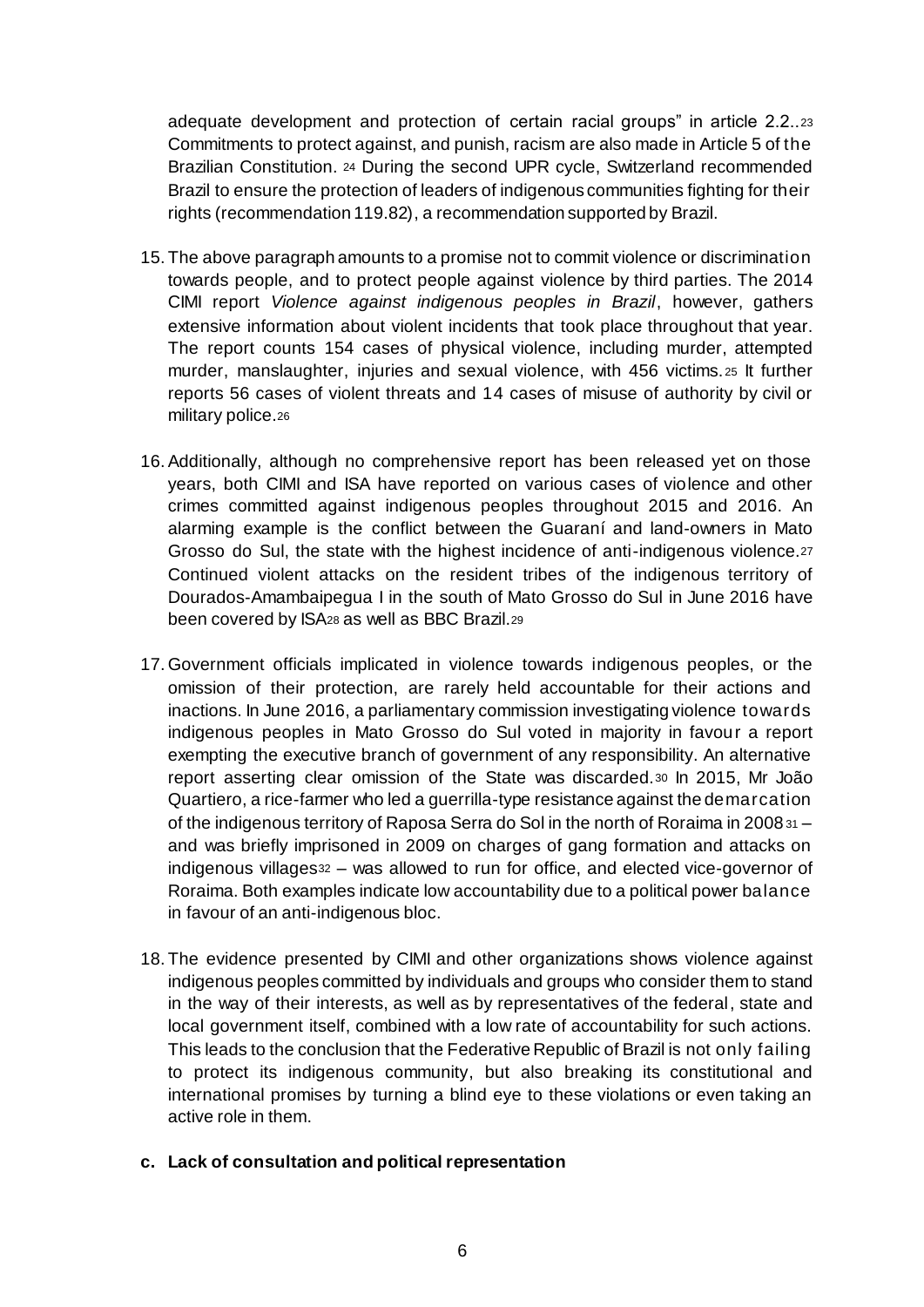- 19. Consultation with indigenous peoples on matters that affect them directly is provided in several articles of the UN Declaration on the Rights of Indigenous Peoples (UNDRIP). Article 19 explicitly provides that "[s]tates shall consult and cooperate in good faith with the indigenous peoples […] in order to obtain their free, prior and informed consent before adopting and implementing legislative or administrative measures that may affect them.".<sup>33</sup> Ms Maria Rezende Capucci, federal prosecutor in Santa Catarina, stresses that no person or body can substitute the indigenous community in question in this dialogue, with specific reference to the government institute FUNAI.<sup>34</sup>
- 20. Consultation on matters that affect them is also promised to indigenous peoples in articles 6.1a, 15, 17, 22, 27 and 28 of the ILO Convention No. 169. Article 6.1b of the same convention specifically guarantees to indigenous peoples the right to participate in all levels of decision-making where policies and programmes that affect them are developed.<sup>35</sup> During the second UPR cycle, the Netherlands, Norway, Peru, Slovakia and Germany all recommended Brazil improve its implementation of the right for indigenous peoples to be consulted (recommendations 119.163, 119.164, 119.166, 119.167 and 119.169).
- 21. The Guardian article mentioned above calls attention to a lack of respectful consultation with Amazonian indigenous peoples on the implementation of hydraulic energy projects.<sup>36</sup> An example of this is the way in which the Brazilian government reported in 2013 on their consultation with the Munduruku in regards to the Belo Monte hydraulic dam. According to Mr Saulo Ferreira Feitosa – member of CIMI's regional office for Northeast Brazil – the report makes clear that the government will only recognise as legitimate representatives of the Munduruku people those who agree with the government's perspective, and that any Munduruku opposition to the dam will be discredited rather than heard.<sup>37</sup>
- 22.According to Mr Brighenti, one of the root causes of the issue lies in the failure by the government to obtain free, prior and informed consent from indigenous communities regarding planned projects. In the current modus operandi, indigenous communities are often informed about projects that will affect their territories only when they are fully planned, and are offered mitigating measures instead of an actual say in whether or not a project should go through.<sup>38</sup> In February 2016, the MPF of Amazonas requested the annulment of a licence to Transnorte Energia S/A to construct a power transmission line through the land of the Waimiri Atroari. According to the leaders of this people, FUNAI and IBAMA had surpassed them in granting license to Transnorte, acting on their behalf unwarranted.<sup>39</sup>
- 23. In addition to the questionable functioning of official mechanisms for consultation, indigenous peoples face a complete lack of representation within the Brazilian Congress, where legislation directly affects their livelihoods. In contrast, the interests of those opposing indigenous rights are well represented in Brasília, where Congress is increasingly dominated by a "ruralist bloc", pushing for laws such as the PEC215, which forms a direct threat to indigenous territorial rights by moving the responsibility for the demarcation of indigenous territories from the executive to the legislative branch of power, and by opening concluded demarcation processes up for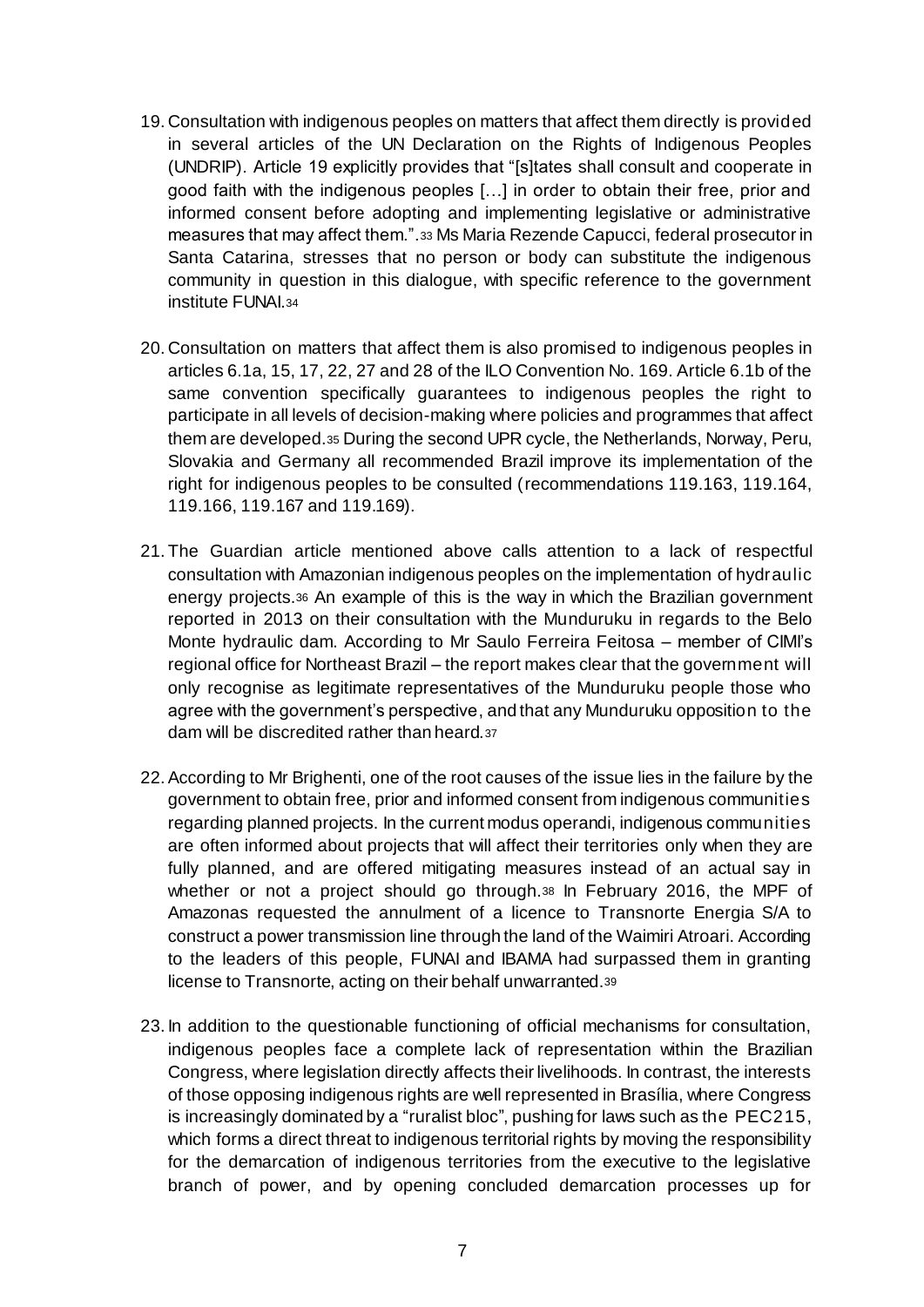reconsideration.<sup>40</sup> Mr Erwin Kräutler – Bishop of the Prelacy of Xingu and President of CIMI – and Ms Janete Capiberibe – Member of the Brazilian Parliament – both relate the ongoing and intensified violence against indigenous peoples throughout Brazil directly to the distribution of power in Brasília.<sup>41</sup>

24. During a conference organized by UNPO in Brussels in April 2015, the lack of representation and consultation of indigenous people was a recurring theme. Mr Francisco Assis, a Member of the European Parliament, mentioned the importance of Article 32, as respecting it "presupposes the recognition of indigenous peoples' ability and maturity to express their opinions and decide on issues that concern them". <sup>42</sup> The lack of consultation that is reported by CIMI's 2014 report signals that such recognition is still far from being a reality.

### **III. Recommendations**

Given the above-mentioned human rights situation in the Federative Republic of Brazil, the Unrepresented Nations and Peoples Organization urges the Government of Brazil to consider the following recommendations:

- *1. To hold government institutions which are responsible for the enforcement of indigenous rights accountable for their actions and negligence.*
- *2. To identify and eliminate causes of inefficiency, delays and omissions to ensure the recognition of indigenous peoples' territorial rights.*
- *3. To ensure the protection of leaders of indigenous communities struggling for their rights.*
- *4. To ensure accountability of those implicated in instances of violence or hatred towards indigenous peoples and ban them from government positions related to the matter.*
- *5. To ensure "free, prior and informed consent" to indigenous communities regarding measures that will directly affect their livelihoods, in accordance with Article 19 of UNDRIP.*
- *6. To ensure that no person or government institution replaces indigenous communities in processes of consultation over measures that will impact their territories or livelihoods.*
- *7. To consider introducing quotas for indigenous representation in the Brazilian Congress, in an effort to comply with Article 6.1b of ILO 169.*
- *8. To ensure the implementation and enforcement of treaties, agreements and other constructive arrangements that Brazil is a party to, in accordance with Article 37 of UNDRIP.*

 $\overline{a}$ <sup>1</sup> Instituto Brasileiro de Geografia e Estatística (IBGE) (2010), *Censo Demográfico 2010,* Rio de Janeiro: IBGE.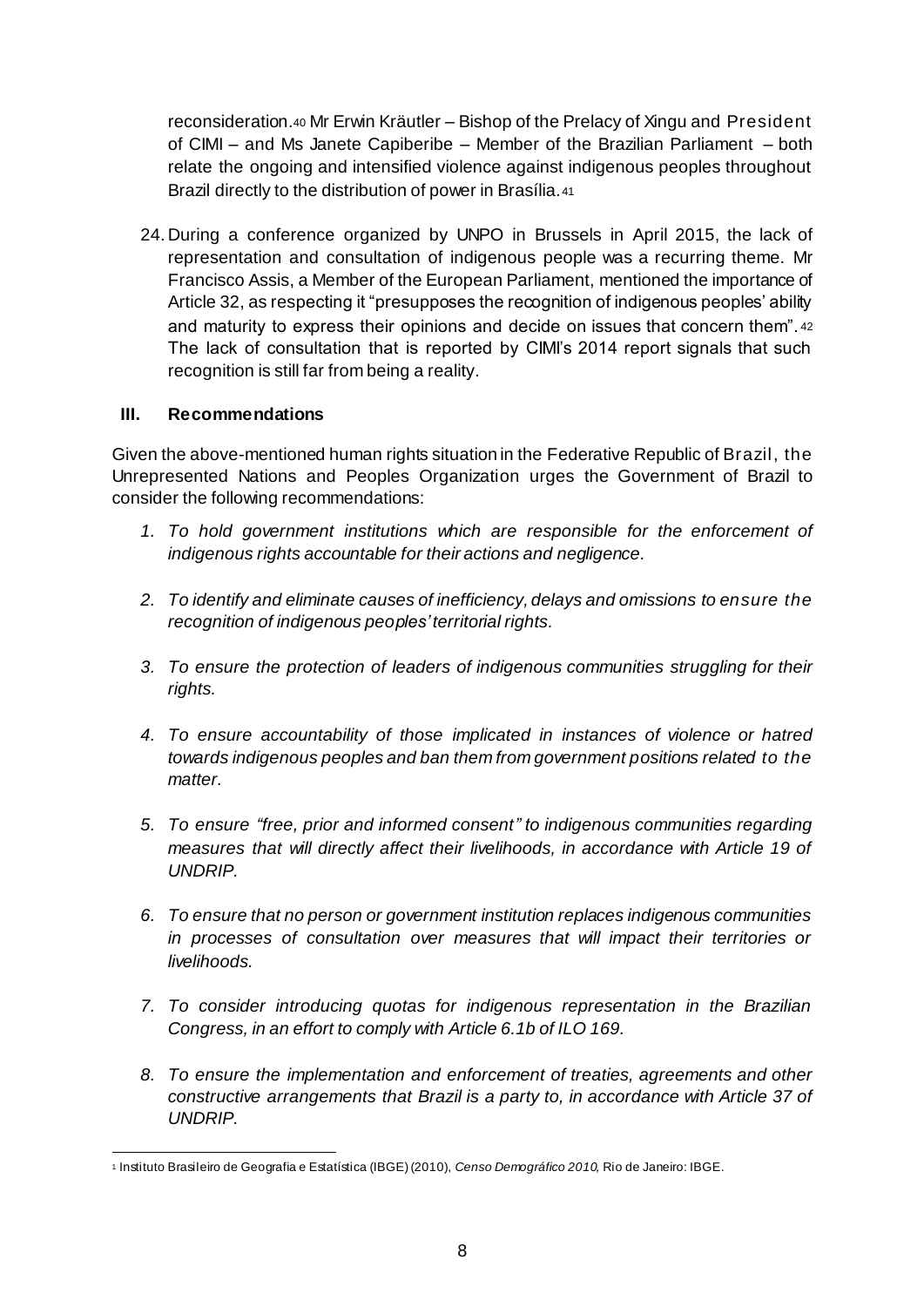$\overline{a}$ <sup>2</sup> Oliveira, G. M. de (2002), "Brasileiro Fala Português: Monolingüismo e Preconceito Lingüístico" in F. L. Silva, & H. M. M o u ra (eds.), *O Direito À Fala: A Questão do Preconceito Lingüístico,* Florianópolis: Insular, p. 83.

<sup>3</sup> Jalata, A. (2016) "The Impact of Colonial Terrorism on Indigenous Americans", in *Phases of Terrorism in the Age of Globalization,* Basingstoke: Palgrave Macmillan, p. 49

<sup>4</sup> Rodrigues, M.G.M. (2002), "Indigenous Rights in Democratic Brazil", *Human Rights Quarterly* 24:2, p. 487. <sup>5</sup> Idem, p. 495.

<sup>6</sup> Bolaños, O. (2011), "Redefining identities, redefining landscapes: indigenous identity and land rights struggles in the Brazi lian Amazon", *Journal of Cultural Geography* 28:1, p. 57.

<sup>7</sup> International Labour Organization (ILO) (1989), "Indigenous and Tribal Peoples Convention, C169", available at www.ilo.org/dyn/normlex/en/f?p=NORMLEXPUB:12100:0::NO:12100:P12100\_INSTRUMENT\_ID:312314:NO

<sup>8</sup> Centro de Documentação e Informação (CEDI) (2012), "Constituição da República Federativa do Brasil, 35ª Edição", available at http://bd.camara.gov.br

<sup>9</sup> UN General Assembly (2007), "United Nations Declaration on the Rights of Indigenous Peoples", available at http://www.ohchr.org/EN/Issues/IPeoples/Pages/Declaration.aspx

<sup>10</sup> Amnesty International (2016), "Annual Report: Brazil 2015/2016", available at https://www.amnesty.org/en/countries/americas/brazil/report-brazil/

<sup>11</sup> Conselho Indigenista Missionário (CIMI) (2014), *Report: Violence against Indigenous Peoples in Brazil – 2014 Da ta ,* CIM I, Brasília, pp. 42-69.

<sup>12</sup> Oliveira, E. (2016) "MPF acusa Funai por atraso nas demarcações", available at http://www.sulnews.com.br/noticia/2705/mpf-acusa-funai-por-atraso-nas-demarcacoes.html

<sup>13</sup> Santilli, M. (2013), "Solução de conflitos em MS depende da demarcação de terras com indenização", available at https://www.socioambiental.org/pt-br/blog/blog-do-ppds/solucao-de-conflitos-em-ms-depende-da-demarcacao-de-terra s-co m indenizacao; Amnesty International (2013) "Focus on Indigenous peoples' rights and police violence in Brazi l", a vai la ble at https://www.amnesty.org/en/latest/news/2013/08/focus-indigenous-peoples-rights-and-police-violence-brazil/

14 UNPO (2014), "Round-Table at Brazilian National Congress Addresses Appalling Developments for Indigenous Rights in Brazil and Ends in Cross-Party Parliamentary Declaration", available at http://unpo.org/article/17740

<sup>15</sup> CIMI (2014), *Report: Violence against Indigenous Peoples in Brazil – 2014 Data,* pp. 63, 172.

<sup>16</sup> Klein, T. & Pires, V. (2016), "Ka'apor enfrentam nova ofensiva de madeireiros no Maranhão", available at https://www.socioambiental.org/pt-br/noticias-socioambientais/kaapor-enfrentam-nova-ofensiva-de-madeireiros-no-maranhao  $17$  Idem.

<sup>18</sup> CIMI (2014), *Empreendimentos que Impactam Terras Indígenas,* Brasília: CIMI, p. 59.

<sup>19</sup> Watts, J. (2015), "Amazonian tribes unite to demand Brazil stop hydroelectric dams", available at https://www.theguardian.com/world/2015/apr/30/amazonian-tribes-demand-brazil-stop-hydroelectric-dams

<sup>20</sup> Idem; Paranhos, M.F. & Stucchi, D. (2014), "Contribuição a uma crítica da definição da área de influência de

empreendimentos em avaliações de impacto socioambiental", in *Empreendimentos que Impactam Terras Indígenas,* Brasília: CIMI, p. 59.

<sup>21</sup> Brighenti, C. A. (2014), "Impactos ambientais sobre comunidades indígenas: necessidade de revisão metodológica e construção de novos referenciais de análise", in *Empreendimentos que Impactam Terras Indígenas,* pp. 41-42.

 $\alpha$  is the contract of the contract of the contract of the contract of the contract of the contract of the contract of the contract of the contract of the contract of the contract of the contract of the contract of the c www.ilo.org/dyn/normlex/en/f?p=NORMLEXPUB:12100:0::NO:12100:P12100\_INSTRUMENT\_ID:312314:NO <sup>23</sup> UN General Assembly (1965), "International Convention on the Elimination of All Forms of Racial Discrimination", available at

http://www.ohchr.org/EN/ProfessionalInterest/Pages/CERD.aspx

24 CEDI (2012), available at http://bd.camara.gov.br

<sup>25</sup> CIMI (2014), *Report: Violence against Indigenous Peoples in Brazil – 2014 Data,* pp. 73-114.

<sup>26</sup> Idem, pp. 102-105.

<sup>27</sup> Idem, pp. 8-9; Unrepresented Nations and Peoples Organization (UNPO) (2015), *Conference Report: Indigenous Peop les – Invisible Peoples: Earth, Exploitation and Survival,* Brussels: UNPO, p. 173.

<sup>28</sup> Klein, T. (2016) "Relatório aponta que fazendeiros tiveram participação direta em massacre Guarani Kaiowa", a va i lab le a t https://www.socioambiental.org/pt-br/noticias-socioambientais/relatorio-aponta-que-fazendeiros-tiveram-participacao-direta-em-<u>massacre-guarani-kaiowa</u>; "Ataque a comunidade Guarani Kaiowa (MS) deixa um indígena morto e pelo menos cinco feridos", available at https://www.socioambiental.org/pt-br/noticias-socioambientais/ataque-a-comunidade-guarani-kaiowa-ms-deixa-umindigena-morto-e-ate-dez-feridos

<sup>29</sup> Guimarães, T. (2016), "O polêmico conflito entre indios e fazendeiros que explodiu após 'ato final' de Di lma ", a va ila bl e a t http://www.bbc.com/portuguese/brasil-36538610.

<sup>30</sup> Martins, E. & Marques, H. (2016), "CPI termina com dois relatórios sobre a violência contra indígenas" available at http://www.oestadoonline.com.br/2016/06/cpi-da-omissao-termina-com-apresentacao-de-2-relatorios-sobre-violencia -co ntra indigenas/

<sup>31</sup> Instituto Socioambiental (ISA) (2008), "Policia Federal demora a desocupar a TI Raposa -Serra do Sol e resistência se fortalece", available at <u>https://site-antigo.socioambiental.org/nsa/detalhe?id=2646</u>

<sup>32</sup> Globo (2008) "Arrozeiro faz carreata por Boa Vista após 9 dias na cadeia", available at http://g1.globo.com/Noticias/Brasil/0,,MUL472394-5598,00-

ARROZEIRO+FAZ+CARREATA+POR+BOA+VISTA+APOS+DIAS+NA+CADEIA.html

33 UN General Assembly (2007), available at http://www.ohchr.org/EN/Issues/IPeoples/Pages/Declaration.aspx

<sup>34</sup> Capucci, M. R. (2014), "A fundamental e obrigatória observância dos direitos dos povos indígenas nos projetos e exe cu çã o de grandes empreendimentos hidrelétricos: a consulta livre, prévia e informada como pressuposto de validade dos atos do poder público que afetam os povos indígenas", in *Empreendimentos que Impactam Terras Indígenas,* p. 48.

<sup>35</sup> ILO (1989), available at www.ilo.org/dyn/normlex/en/f?p=NORMLEXPUB:12100:0::NO:12100:P12100\_INSTRUMENT\_ID:312314:NO

<sup>36</sup> Watts, J. (2015)

<sup>37</sup> Feitosa, S.F. (2014), "Os povos indígenas, o governo Dilma e o mito da modernidade", in *Empreendimentos qu e Imp a cta m Terras Indígenas,* p. 20; Presidência da República (2013) "Esclarecimentos sobre a consulta aos Munduruku e a i n va sã o d e Belo Monte", available at https://pib.socioambiental.org/pt/noticias?id=126835&id\_pov=168 <sup>38</sup> Brighenti, C. A. (2014), pp. 39-43.